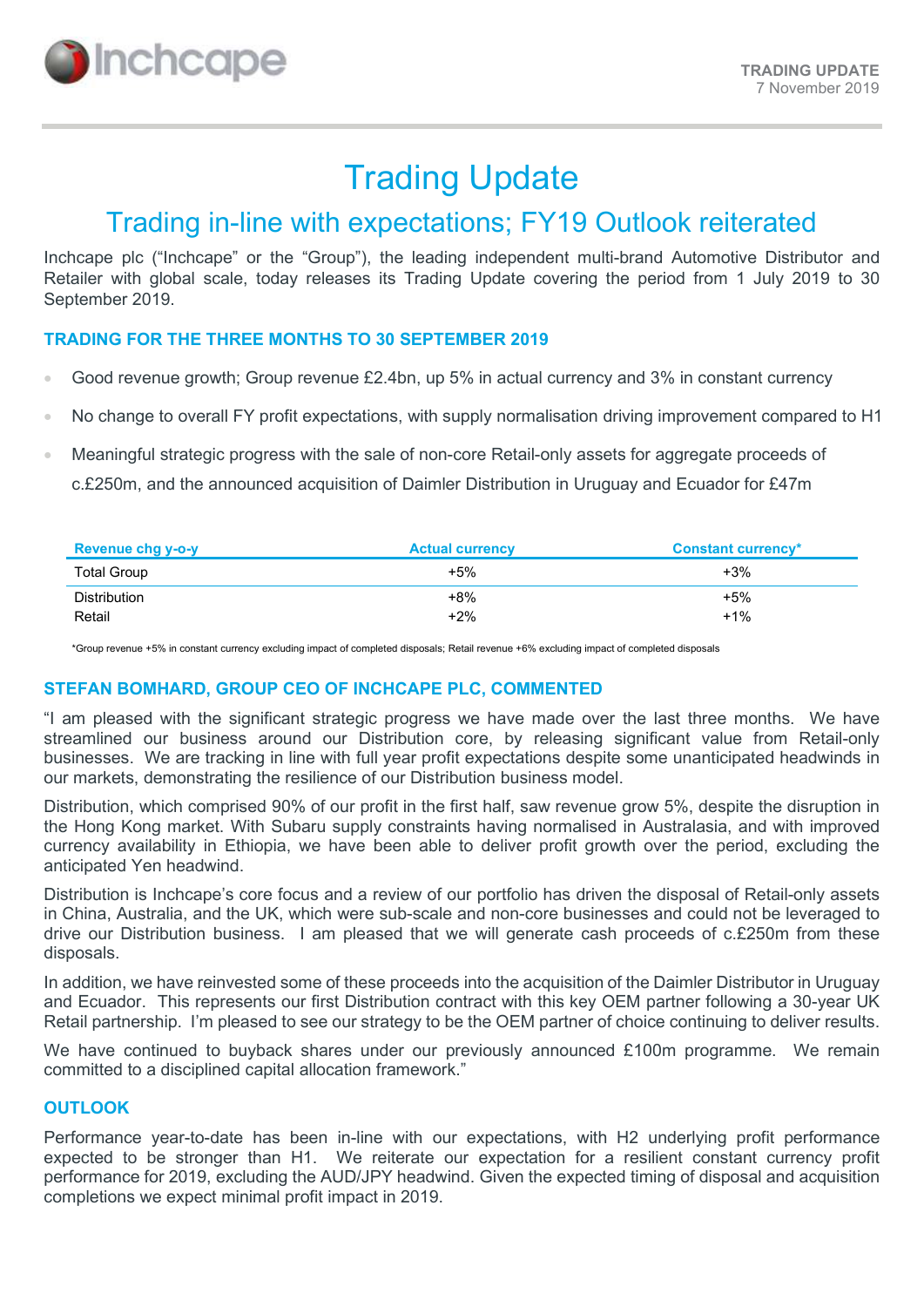#### CHANNEL REVIEW

The commentary that follows covers the period from 1 July 2019 to 30 September 2019.

#### DISTRIBUTION REVENUE +5%<sup>1</sup>

#### ASIA

- Small decline in revenue with a weaker Singapore commercial vehicle market and impact from HK protests
- Asia profit supported by aftersales growth and strong cost control

#### AUSTRALASIA

- Supply normalisation led to revenue performance materially improved on H1, but market remains weak
- Resilient profit excluding the JPY/AUD headwind; JPY mitigation actions starting to drive small benefit

#### UK & EUROPE

Strong momentum across Europe supported by market growth and market share gains

#### EMERGING MARKETS

- Improved Ethiopia profit momentum reflecting currency availability; large orders on track for Q4 delivery
- South America sales strong despite weak Chile market; Central America sales stable in soft market

#### RETAIL RETAIL REVENUE +1% (+6% EXCLUDING DISPOSALS)<sup>1</sup>

#### AUSTRALASIA

Stable losses year-on-year; disposal of majority of operations due to complete in Q4

#### UK & EUROPE

Profit in-line with expectations for a broadly stable 2019, but UK new car market remains challenging

#### EMERGING MARKETS

Ignite initiatives continue to drive Russia revenues but profit pressure driven by competitor discounting

Ends.